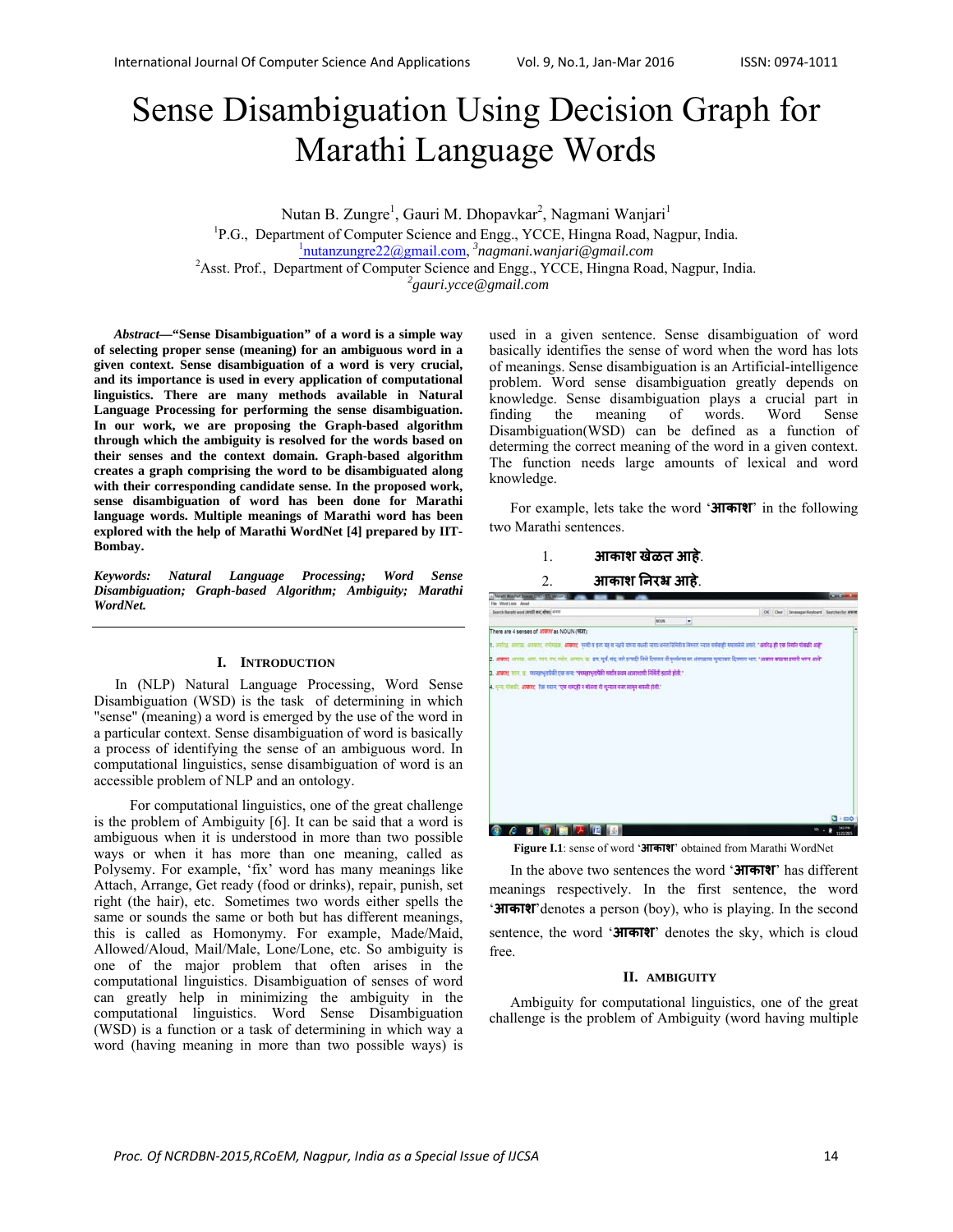meanings). This problem of ambiguity is not only recognized by humans but also by computers.

#### *A. Ambiguity for humans:*

Communication is the part of humans life, so ambiguity is rarely a problem for humans; But, ambiguity as seen in written work or newspaper cannot be sometimes resolved by humans.

#### For example,

# **माणसानेदबीर्नू सोबत एका मु लाला पाहीले**.

The above example creates the ambiguity like whether a man is handling the binocular or a boy.

## *B. Ambiguity for computers:*

Ambiguity for computers is often a problem iff it does not have word knowledge or the WordNet attached with it. Otherwise, it is a rare problem depending on the situation or the context in which the ambiguous words are used.

#### For example,

# **फूलɅचेफूल फुलले**.

In this example the ambiguity is created, where the first word in the sentence denotes a person or a flower. The second word denotes the flower or child or a favourite thing or work and the third word denotes to arise.

# **III. APPROACHES OF WSD**

Approaches[9] of WSD are:-

### *A. Knowledge-based approach:*

This approach uses a large corpus or machine readable dictionaries or sense inventories. Four main types of knowledge-based methods which are as follows:

#### *i) The LE*

## *SK Algorithm*:

-- This algorithm depends on knowledge and dictionary of its context at which sense disambiguation of word is going to perform.

-- Main idea of this algorithm is to identify overlapping among the senses of words which are to be disambiguate.

#### *ii) Semantic Similarity:*

-- According to semantic similarity[2] words that are related shares a common context and thus an appropriate sense is chosen by those meanings that are found within the smallest and closest semantic distance.

## *iii) Selectional Preferences:*

-- Selectional preferences finds information of the likely relations of the word types, and denotes the common sense knowledge of the classes.

*iv) Heuristic Method:* 

-- Word sense is based on the heuristics that are drawn from the linguistics function or properties identified on large texts.

## *B. Supervised:*

Supervised approach has number of algorithms for sense disambiguation of words and uses machine learning techniques for the purpose of disambiguation. Sense-annotated corpus is used by this approach. Methods for Supervised WSD are:-

## *i) Decision List:*

-- A decision list is a list or set of if-then-else rules. -- Training set is used in decision list to induce set of features for the given words.

*ii) Decision Tree:* 

-- It is used to represent the division rules in a tree structure that iteratively divides the given training data set.

-- The internal nodes of a decision tree [1] represents a test which is going to be tested on a feature value, and each subsection (branch) indicates an output of the test.

-- When it reaches to its leaf node, forecasting about the meaning is made.

#### *iii) Naïve Bayes:*

-- This classifier is a possibility classifier, which uses an application of Bayes's theorem.

-- It depends on the calculation of the conditional probability of each sense of a word given the features in the context.

*iv) Neural Networks:* 

-- Artificial neurons are grouped together and uses a computational model for data processing using a connectionist approach is a neural network.

*v) Exemplar-Based/Instance-Based Learning:* 

-- This type of supervised algorithm draws a classification model from examples.

-- This model is used to store examples in memory as point in feature space and a new examples are considered for purpose of classification, and then they are gradually added to this model.

*vi) Support Vector Machine:* 

-- Support Vector Machine is based on the features of Structural Risk Minimization from the theory of statistical learning.

-- Main idea in this is to separate positive example from negative example with the max. margin and margin is the measuring length of hyperplane to the closest of the positive or negative examples.

-- The positive & the negative examples nearest to the hyperplane are called as support vector.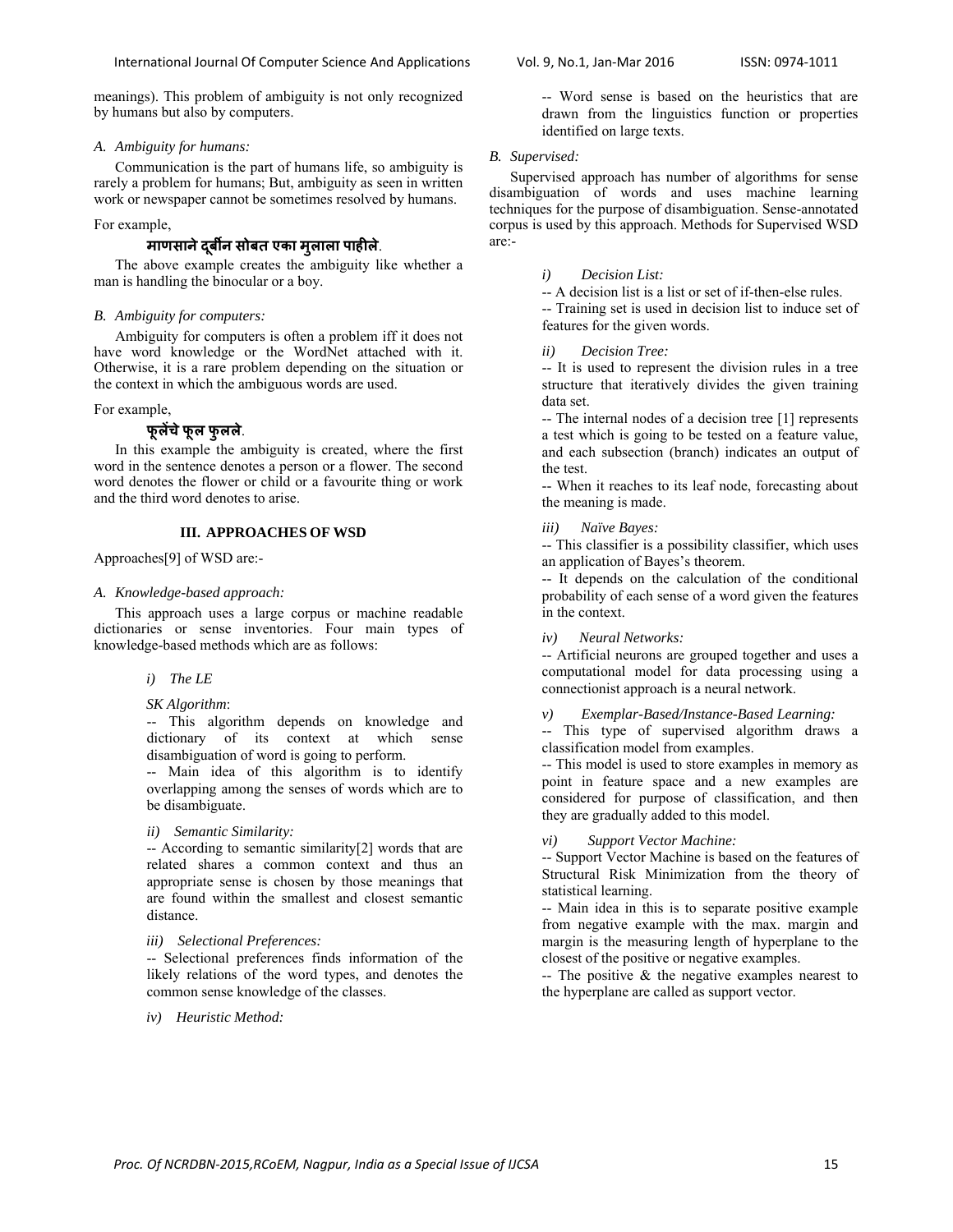## *C. Unsupervised:*

Unsupervised approach assumes that the nearest or the closest words have similarities and that uses an un-annotated corpus. Main approaches of unsupervised are:-

*i) Context Clustering:* 

-- This method is based on the clustering techniques where the first context vector is created and then they are grouped into clusters to find out the meaning of the word.

-- This approach uses a vector-space as word-space and the dimensions are used as words only.

*ii) Word Clustering:* 

-- Word Clustering technique is very similar to context clustering in terms of identifying the sense but it clusters those words that are semantically same and so it gives a similar meaning of the word.

*iii) Co-occurrence Graph:* 

-- Co-occurrence Graph method create a cooccurrence graph with vertex and edge.

-- vertex tends to the words in the text and edge is joined if the words co-occur in their relation according to the syntax in the same paragraph or in text.

# **IV. MARATHI WORDNET**

In the proposed system, Marathi WordNet [12] has been used. Marathi WordNet has been developed at CFILT Lab, Dept of Computer Science & Engineering, IIT Bombay. It has been developed for the purpose of facilitating Natural Language Processing applications. The whole system contains:

- 1. A browser (Offline Java Swing based browser)
- 2. The database (text files in similar format as Princeton English WordNet)

The Marathi Wordnet Browser is a Graphical User Interface (GUI) to access the Marathi Wordnet lexical database. The user inputs the words in Unicode and the results are also shown in Unicode. The results that appears are the synsets i.e. synonyms of the entered word. The semantic relations of the word are displayed in the drop down boxes.

Synsets (synonymy set) are the basic building blocks of the WordNet. The Marathi WordNet contracts with the contentwords or open-class type of words. Thus, the Marathi WordNet consists of the following types (category) of words-Noun(N), Verb(V), Adjective(ADJ) and Adverb(AD). Each entry in the Marathi WordNet consists of following elements:-

*1) Synset:* synset is a set of synonymous words. Similar words are displayed according to the frequency of usage. For example,  $\cdot$  has similar meanings like (financial),  $.$  etc.

*2) Ontology:* It defines the concept being used. It contains two parts:

- *Text definition*: Text definition determines the concept represented by the synset. For example, **पैसे व दािगनेसुरिक्षत ठेवÖयाचेव जेथू न कजर् घेता येतेती सरकारी िकंवा खाजगी संèथा**.
- **Example sentence**: It gives the usage/function of the words in the sentence. For example, **×यानेबँकेत दहा हजार ǽपयेजमा केले**.

#### **V. RELATED WORK**

For Word Sense Disambiguation, the present system uses<br>different approaches. For Marathi Word Sense approaches. For Marathi Word Sense Disambiguation, Marathi WordNet has been used. The use of the WordNet for Marathi developed at IIT-Bombay is a very important lexical knowledge base for Marathi. Our proposed work has used Graph-Based Method for disambiguation of Marathi word. One of the earlier work for this approach is that of *Ravi Sinha and Rada Mihalcea [2],* their paper described an unsupervised graph-based method for WSD, and presented a comparative evaluations using various measures of word semantic similarity and various algorithms for graph centrality. *Richard Laishram Singh, Sivaji Bandyopadhyay, Krishnendu Ghosh, and Kishorjit Nongmeikapam [1]*, proposed the same but for Manipuri language. Word sense disambiguation has been done using set of contextual and positional features. *Ehsan Hessami, Faribourz Mahmoudi, and Amir Hossien Jadidinejad [3]* suggested Word Sense Disambiguation along with an algorithm based on weighted graph has been discussed. *Amita Jain & DK Lobiyal [4],* used a Marathi part of speech tagged corpus for building the graph model. Sense disambiguation has been done for all POS in Marathi. *Sandeep Kumar Vishwakarma and Chanchal Kumar Vishwakarma [5]* mentioned the graph-based approach to word sense disambiguation and an ambiguity for humans and computers. *Gauri Dhopavkar, Manali Kshirsagar and Latesh Malik [6]* used a rule-based approach and mentioned that ambiguity problem is solved by  $\overline{3}$  steps: i) Collecting datasets from different domains. ii)Creating features iii)Max. entropy model. Sense disambiguation has been done for Marathi language. *Preeti Yadav & Mohd. Shahid Husain [7]* says that the words in the polysemous context have differentiated roles to describe the polysemous sense. Sense disambiguation has been done for marathi words. *Ioannis P. Klapaftis & Suresh Manandhar [8]* says that the Total sense score(TSS) increases as frequency increases which in turn increases the confidence on correct disambiguation. Sense disambiguation has been done for Noun POS tagging. *Nirali Patel, Bhargesh Patel, Rajvi Parikh, Brijesh Bhatt [9]* presents a study-based paper which says that Supervised Approach is the better approach, but it requires large sense-annotated data. *Eneko Agirre, David Mart´ınez, Oier L´opez de Lacalle and Aitor Soroa [10]* has used Hyperlex algorithm in their paper. The HyperLex algorithm builds a co-occurrence graph for all pairs of words co-occurring in the context of the target word.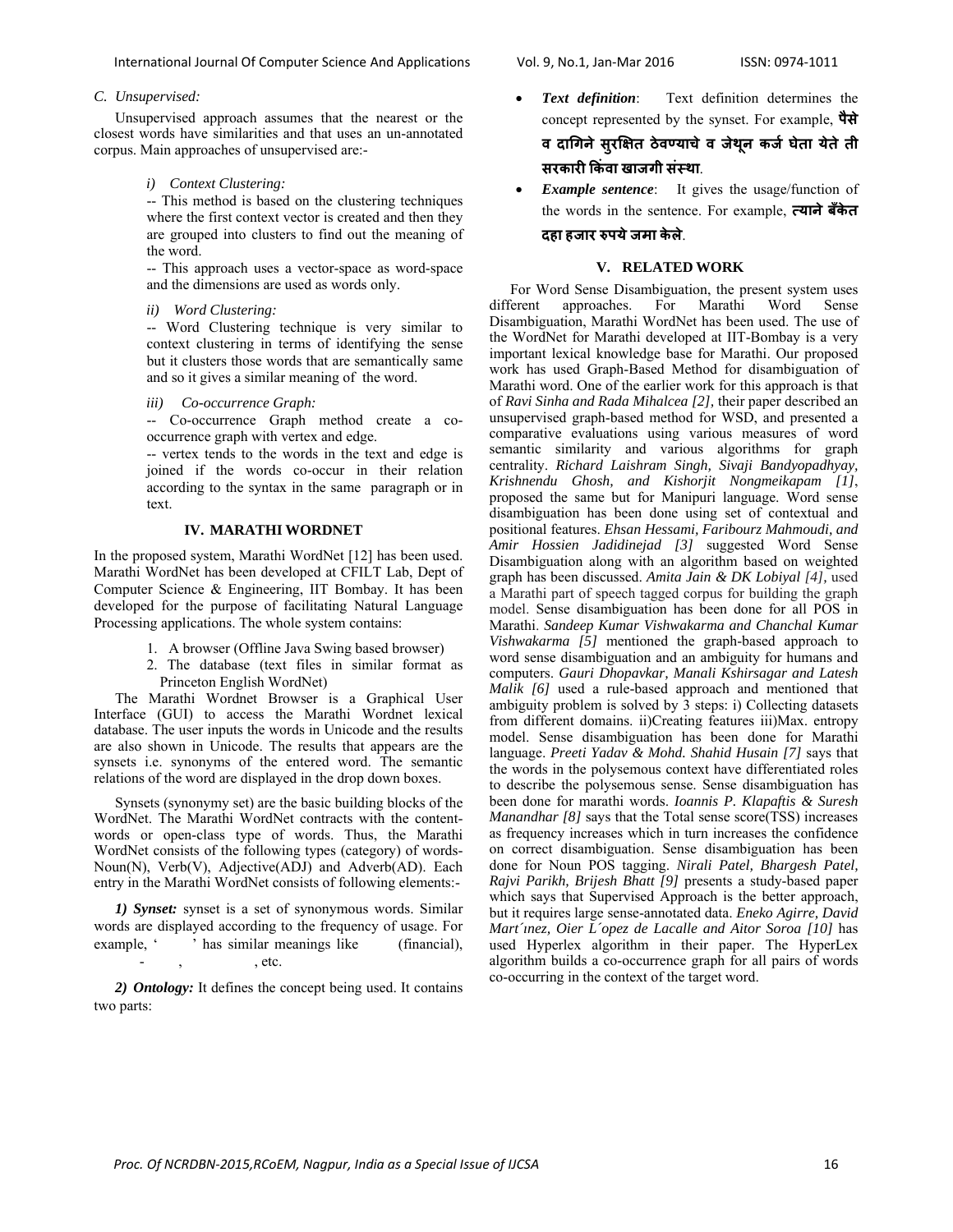# **VI. WSD ALGORITHM**

Ambiguity is one of the major problem for computational linguistics. The main aim of our work is to implement a system that can perform sense disambiguation for Marathi language words. The work of our proposed system focuses on developing a method used to resolve semantic ambiguity for Marathi language words. In fact, some Marathi word has more than one meanings.

For example, consider the word, -- '**कर**' -- It refers 3 meanings which is obtained from Marathi WordNet.

1) "**रावणाला दहा तɉडेआिण वीस कर होतेअसेàहणतात**."

Here the meaning of '**कर**' is hand/arm.

2) "**शेत िवकत घेतãयावर आàही दोन हजार Ǿपये कर भरला**."

Here the meaning of '**कर**' is tax/bill.

### 3) "**×याचा कर मशीनी खाली आला**."

Here the meaning of '**कर**' is upper and lower part of hand span.

In this paper, a graph-based algorithm [5] for Marathi WSD has been discussed. The algorithm moves on incrementally on the sentence-by- sentence basis. The algorithm illustrates all the words in text by exploiting similarities identified among the senses of words. In this paper, it gives a conditional evaluation of various depth of the word semantic-similarity by using a graphical architecture.

Steps to Graph construction process:

1. Proceed sentence-by- sentence basis.

2. Initially, a graph  $\overline{G} = (V, E)$  is constructed for each target sentence which is included from the graph of reference lexicon.

3. We assume that the sentences in Marathi language are part of speech tagged. So the proposed algorithm considers context word only.

4. In the graph, node represents word sense and the edge represent semantic relation.

5. With the help of Marathi WordNet, final graph is constructed.



**Figure VI.1**:- Proposed System Architecture

The above Figure shows the flow of the proposed work. The graph-based algorithm goes through each context of the given text document and moves on incrementally on the sentence-by- sentence basis. It identifies the ambiguous words and finds the accurate sense for a given context by graphing and decision making. The algorithm uses the Marathi WordNet to find the semantics (meanings) of the ambiguous words in the context.

#### *Algorithm Example*:-

**भारत हा एक िवशाल कृषीप्रधान देश आहे**. **शेतकरी लोकं येथेखू प धान िपिक्वतात**. **हेधान ×यांचासाठी धन सारखेअसत**. **े**







**Figure VI.3**: Graph generated for the word '**िवशाल**'

The algorithm moves on sentence-by-sentence basis. It builds a graph by searching ambiguous words in each sentence. The constructed graph represents the context word and its related semantics from the Marathi WordNet.

## **VII. RESULT**

The completed modules has used the Google input tool. Google input tool is a transliteration tool that is used to convert English language to Marathi. The created modules

Fetches the input Marathi word and identifies whether the given word is ambiguous or not. In every module, disambiguation part is done for each Marathi word.

In one of the module of the proposed system, text field has been created where Marathi sentence is entered and each Marathi word in the sentence is tokenized and disambiguated along with its POS tagging [11], root word and gender. A clustering algorithm is used to tokenize the words in the Marathi sentences. Marathi WordNet attached with the module displays every information like POS tagging, root word and gender after submitting it.